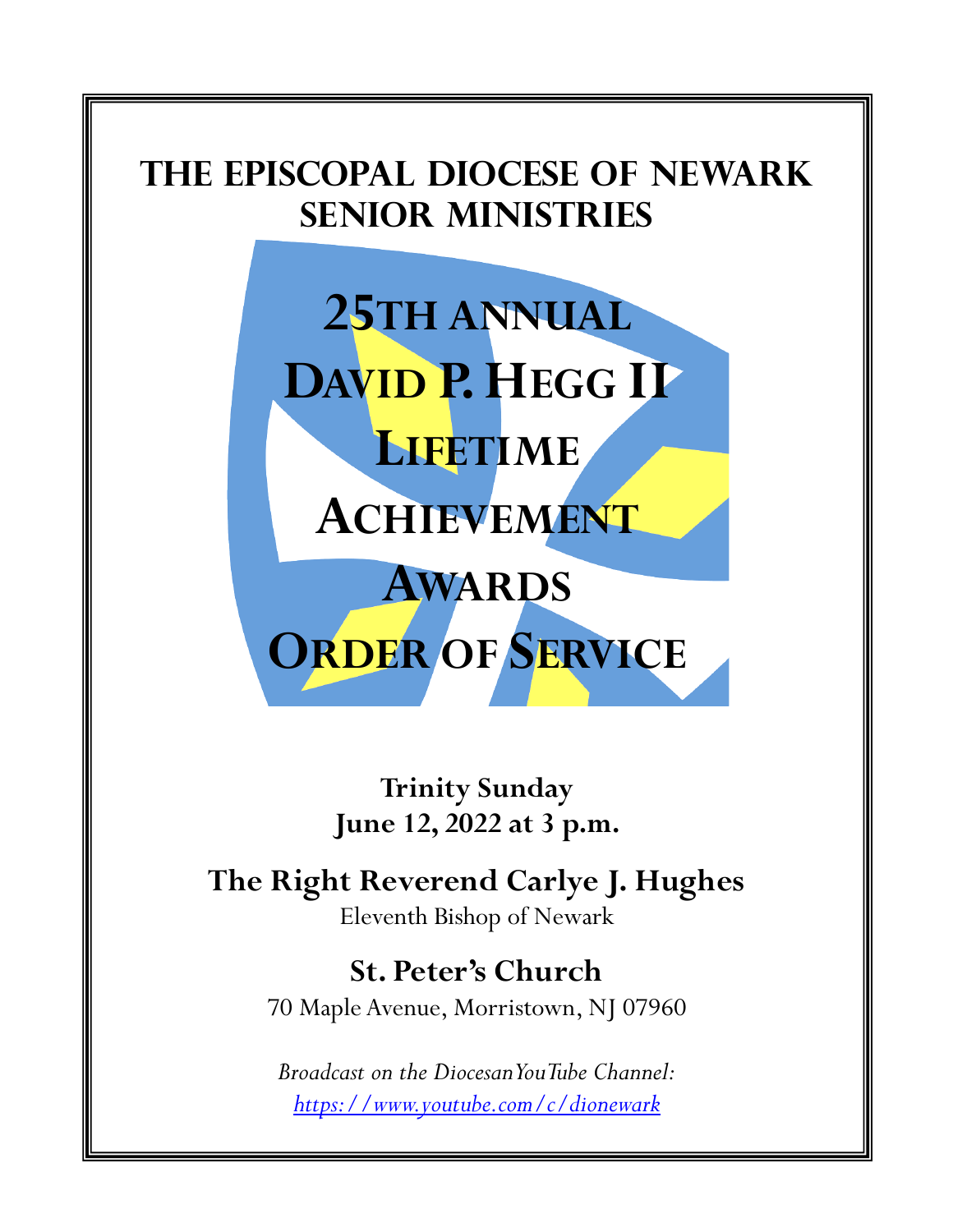# AN ORDER OF WORSHIP FOR THE EVENING

PRELUDE *Improvisation on 'Nearer My God to Thee' Mr. Andrew Zhang, piano Music Minister, Holy Trinity, West Orange Officiant* Light and peace, in Jesus Christ our Lord. *People* Thanks be to God. *Officiant* Jesus said, "You are the light of the world. A city built on a hill cannot be hid. No one lights a lamp to put it under a bucket, but on a lamp-stand where it gives light for everyone in the house. And you, like the lamp, must shed light among your fellow men, so that they may see the deed you do, and give glory to your Father in heaven." *Matthew 5:14-16 Officiant* Let us pray. Grant us, Lord, the lamp of charity which never fails, that it may burn in us and shed its light on those around us, and that by its brightness we may have a vision of that holy City, where dwells the true and never-failing Light, Jesus Christ our Savior. *People* Amen. HYMN *African-American Spiritual Ms. Gail Blache-Gill Minister of Music, St Paul and Incarnation, Jersey City* I'm gonna live so God can use me anywhere, Lord, anytime! I'm gonna live so God can use me anywhere, Lord, anytime! I'm gonna work so God can use me anywhere, Lord, anytime! I'm gonna work so God can use me anywhere, Lord, anytime! I'm gonna pray so God can use me anywhere, Lord, anytime! I'm gonna pray so God can use me anywhere, Lord, anytime! I'm gonna sing so God can use me anywhere, Lord, anytime! I'm gonna sing so God can use me anywhere, Lord, anytime! PSALM 111 *Sarah MacDonald Choir of Grace, Madison* 1 Hallelujah! I will give thanks to the LORD with my whole heart, \* in the assembly of the upright, in the congregation. 2 Great are the deeds of the LORD! \* they are studied by all who delight in them.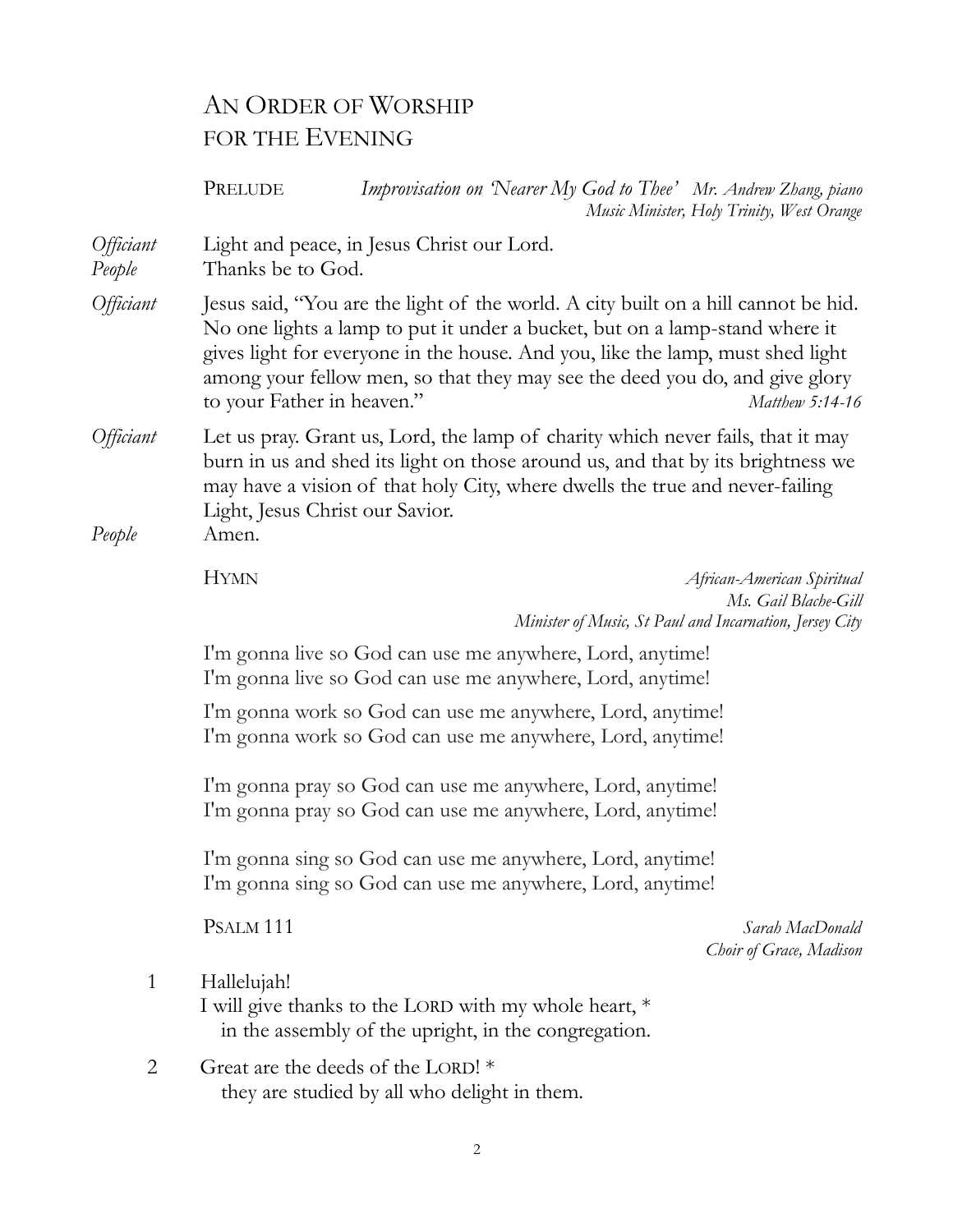| $\mathfrak{Z}$ | His work is full of majesty and splendor, $*$<br>and his righteousness endures for ever.                                                                                                                                                                                                                                                                                                                                                                                                                                                                                                                                                |              |  |
|----------------|-----------------------------------------------------------------------------------------------------------------------------------------------------------------------------------------------------------------------------------------------------------------------------------------------------------------------------------------------------------------------------------------------------------------------------------------------------------------------------------------------------------------------------------------------------------------------------------------------------------------------------------------|--------------|--|
| 4              | He makes his marvelous works to be remembered; $*$<br>the LORD is gracious and full of compassion.                                                                                                                                                                                                                                                                                                                                                                                                                                                                                                                                      |              |  |
| 5              | He gives food to those who fear him; $*$<br>he is ever mindful of his covenant.                                                                                                                                                                                                                                                                                                                                                                                                                                                                                                                                                         |              |  |
| 6              | He has shown his people the power of his works $*$<br>in giving them the lands of the nations.                                                                                                                                                                                                                                                                                                                                                                                                                                                                                                                                          |              |  |
| 7              | The works of his hands are faithfulness and justice; $*$<br>all his commandments are sure.                                                                                                                                                                                                                                                                                                                                                                                                                                                                                                                                              |              |  |
| 8              | They stand fast for ever and ever, *<br>because they are done in truth and equity.                                                                                                                                                                                                                                                                                                                                                                                                                                                                                                                                                      |              |  |
| 9              | He sent redemption to his people;<br>he commanded his covenant for ever; *<br>holy and awesome is his Name.                                                                                                                                                                                                                                                                                                                                                                                                                                                                                                                             |              |  |
| 10             | The fear of the LORD is the beginning of wisdom; $*$<br>those who act accordingly have a good understanding;<br>his praise endures for ever.                                                                                                                                                                                                                                                                                                                                                                                                                                                                                            |              |  |
|                | <b>BIBLE READING</b><br>The Rev. Canon Margo Peckham Clark                                                                                                                                                                                                                                                                                                                                                                                                                                                                                                                                                                              | John 1:29-34 |  |
| Reader         | A reading from the Gospel of John. The next day John the Baptist saw Jesus<br>coming toward him and declared, "Here is the Lamb of God who takes away<br>the sin of the world! This is he of whom I said, 'After me comes a man who<br>ranks ahead of me because he was before me.' I myself did not know him,<br>but I came baptizing with water for this reason, that he might be revealed to<br>Israel." And John testified, "I saw the Spirit descending from heaven like a<br>dove, and it remained on him. I myself did not know him, but the one who<br>sent me to baptize with water said to me, 'He on whom you see the Spirit |              |  |

*Reader* Here ends the Reading.

HOMILY *The Rt. Rev. Carlye J. Hughes Eleventh Bishop of Newark*

PRESENTATION OF THE DAVID P. HEGG II LIFETIME ACHIEVEMENT AWARDS

descend and remain is the one who baptizes with the Holy Spirit.' And I

myself have seen and have testified that this is the Chosen One."

*Introduced by Mr. Scott Bennett, Chair, Senior Ministries*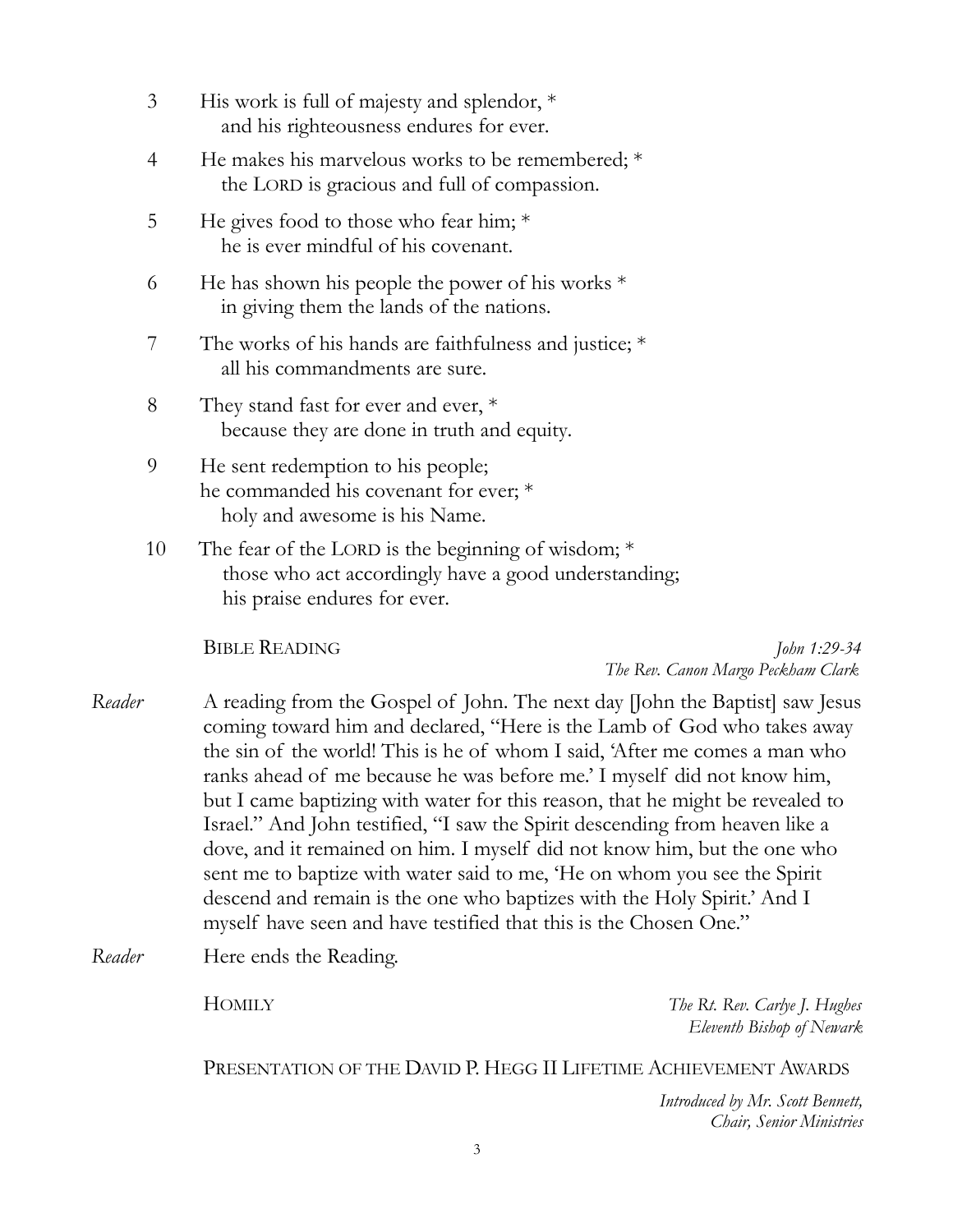MUSIC *Improvisation on 'How great thou art' Mr. Andrew Zhang, piano Music Minister, Holy Trinity, West Orange*

HYMN *Choir of All Saints', Millington*

Ye watchers and ye holy ones, bright seraphs, cherubim, and thrones, raise the glad strain, Alleluia! Cry out, dominions, princedoms, powers, virtues, archangels, angels' choirs, Alleluia, alleluia, alleluia, alleluia, alleluia!

O higher than the cherubim, more glorious than the seraphim, lead their praises, Alleluia! Thou bearer of the eternal Word, most gracious, magnify the Lord, Alleluia, alleluia, alleluia, alleluia, alleluia!

Respond, ye souls in endless rest, ye patriarchs and prophets blest, Alleluia, alleluia! Ye holy twelve, ye martyrs strong, all saints triumphant, raise the song, Alleluia, alleluia, alleluia, alleluia, alleluia!

O friends, in gladness let us sing, supernal anthems echoing, Alleluia, alleluia! To God the Father, God the Son, and God the Spirit, Three in One, Alleluia, alleluia, alleluia, alleluia, alleluia!

Words: John Athelstan Laurie Riley (1858-1945) Tune: *Lasst uns erfreuen*

### THE OFFERTORY

*Today's offering will be divided equally between Shepherd's Haven, a ministry of Christ Church, Pompton Lakes and The Senior Resource Center, a ministry of Church of the Messiah, Chester. Kindly visit [e-giving.dioceseofnewark.org](about:blank) or draw checks to "The Diocese of Newark" and note Hegg Awards in the memo line. Mail to Diocese of Newark, 31 Mulberry Street, Newark, NJ 07102-5202*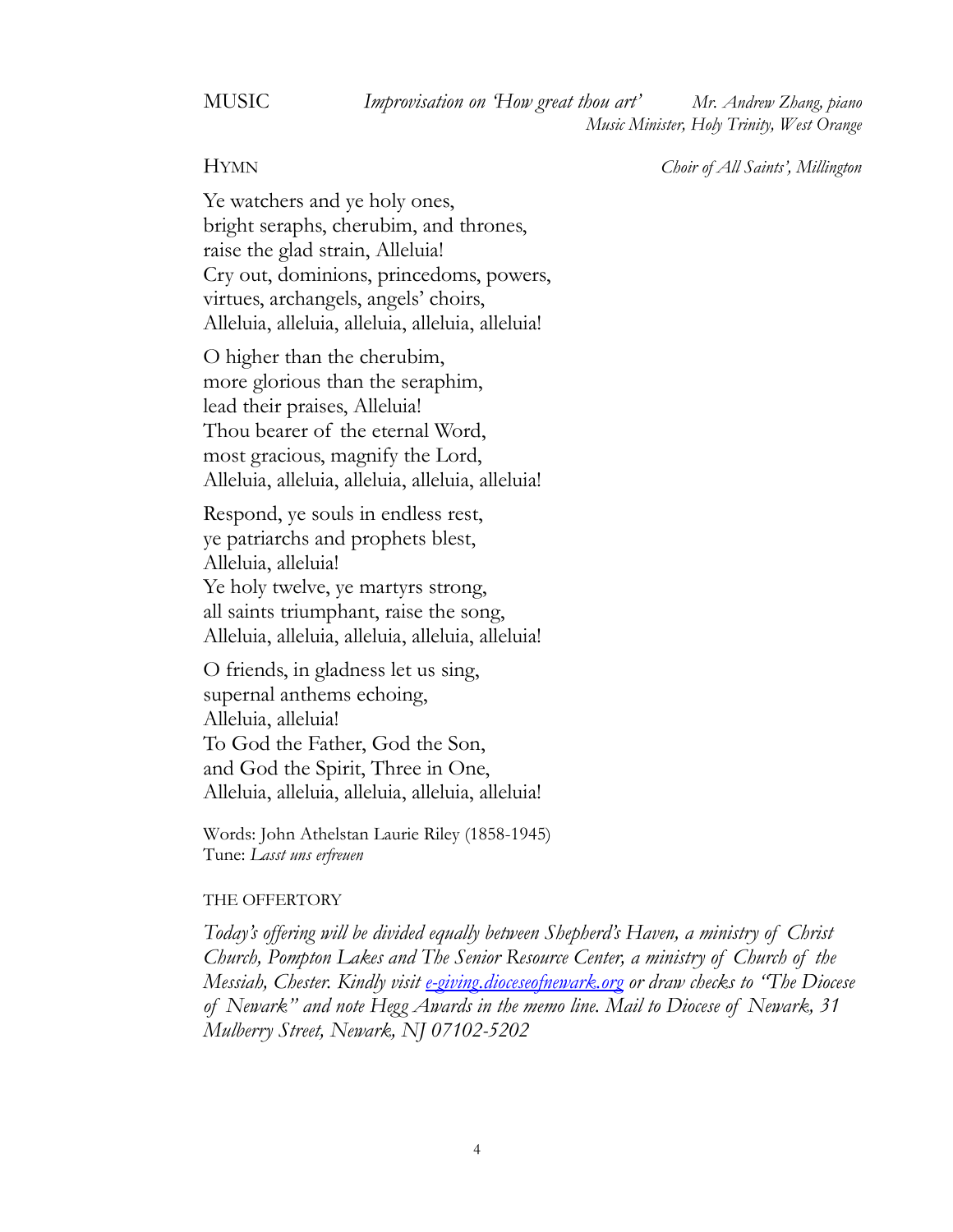Herbert Howells  *Choir of St. Peter's, Morristown*

O pray for the peace of Jerusalem. They shall prosper that love thee. Peace be within thy walls and plenteousness within thy palaces. O pray for the peace of Jerusalem. They shall prosper that love thee.

# CONCLUDING COLLECT

*Officiant* Almighty, everlasting God, let our prayer in your sight be as incense, the lifting up of our hands as the evening sacrifice. Give us grace to behold you, present in your Word and Sacraments, and to recognize you in the lives of those around us. Stir up in us the flame of that love which burned in the heart of your Son as he bore his passion, and let it burn in us to eternal life and to the ages of ages. *People* Amen.

BLESSING AND DISMISSAL

*The Bishop blesses the People, and all respond People* Amen.

*Deacon* Let us bless the Lord. *People* Thanks be to God.

POSTLUDE *Improvisation on 'For all the saints' Dr. Anthony Hammond*

*St. Peter's, Morristown*